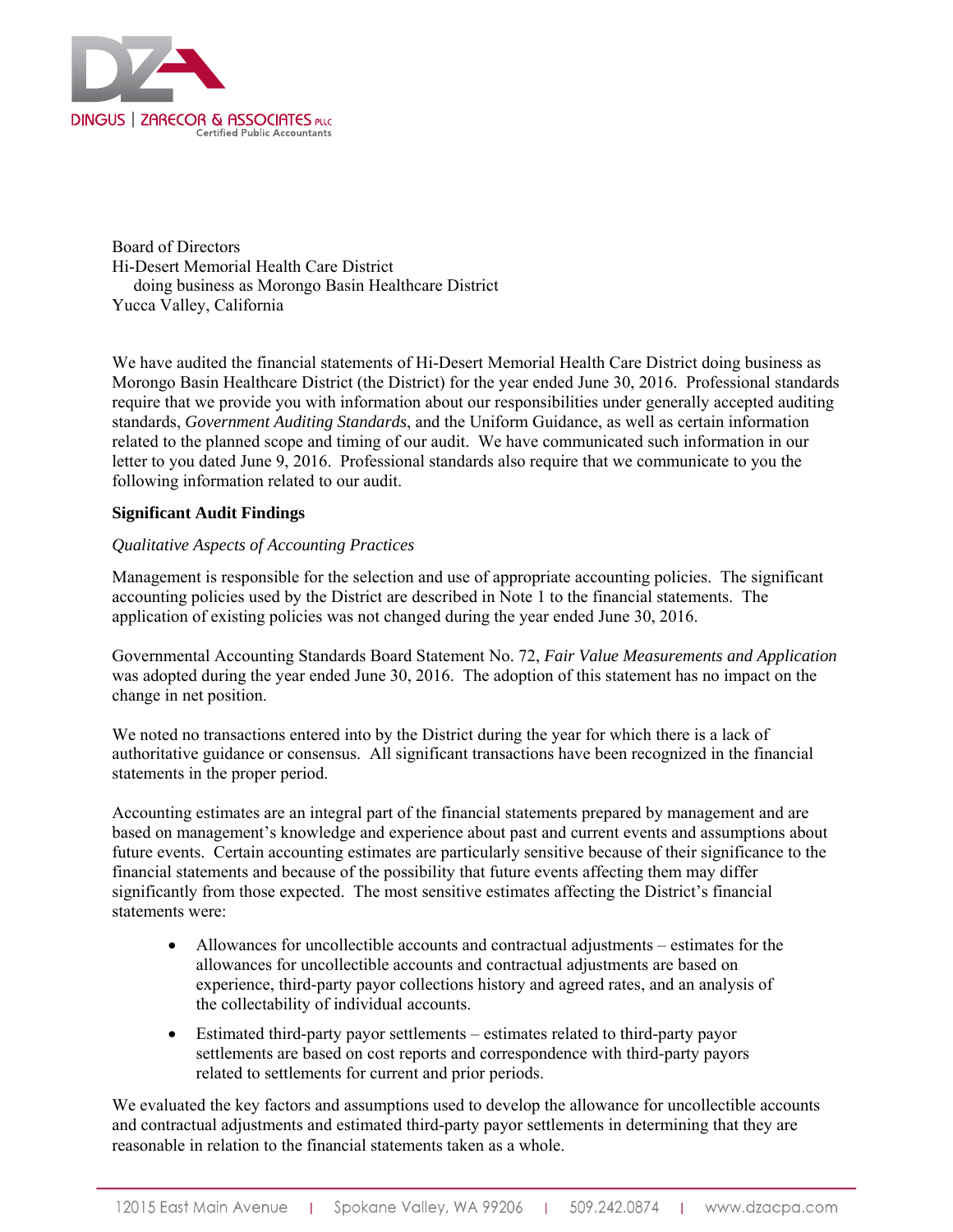Board of Directors Hi-Desert Memorial Health Care District doing business as Morongo Basin Healthcare District Page 2

The financial statement disclosures are neutral, consistent, and clear.

## *Difficulties Encountered in Performing the Audit*

The completion of the audit was delayed due to the additional time it took for management to prepare for the audit and the material audit adjustments necessary to complete the audit. The District experienced a major change in operations and accounting systems and turnover in accounting personnel.

## *Corrected and Uncorrected Misstatements*

Professional standards require us to accumulate all known and likely misstatements identified during the audit, other than those that are clearly trivial, and communicate them to the appropriate level of management. Management has corrected all such misstatements. The following material misstatements detected as a result of audit procedures were corrected by management: revenues from discontinued hospital operations, lease revenue from hospital real property and fixed equipment, capital assets, and third-party payor settlements. The following immaterial misstatements detected as a result of audit procedures were corrected by management: net assets, the allowance for uncollectible accounts, and investments.

## *Disagreements with Management*

For purposes of this letter, a disagreement with management is a financial accounting, reporting, or auditing matter, whether or not resolved to our satisfaction, that could be significant to the financial statements or the auditors' report. We are pleased to report that no such disagreements arose during the course of our audit.

#### *Management Representations*

We have requested certain representations from management that are included in the management representation letter dated March 3, 2017.

#### *Management Consultations with Other Independent Accountants*

In some cases, management may decide to consult with other accountants about auditing and accounting matters, similar to obtaining a "second opinion" on certain situations. If a consultation involves application of an accounting principle to the District's financial statements or a determination of the type of auditors' opinion that may be expressed on those statements, our professional standards require the consulting accountant to check with us to determine that the consultant has all the relevant facts. To our knowledge, there were no such consultations with other accountants.

#### *Other Audit Findings or Issues*

We generally discuss a variety of matters, including the application of accounting principles and auditing standards, with management each year prior to retention as the District's auditors. However, these discussions occurred in the normal course of our professional relationship and our responses were not a condition to our retention.